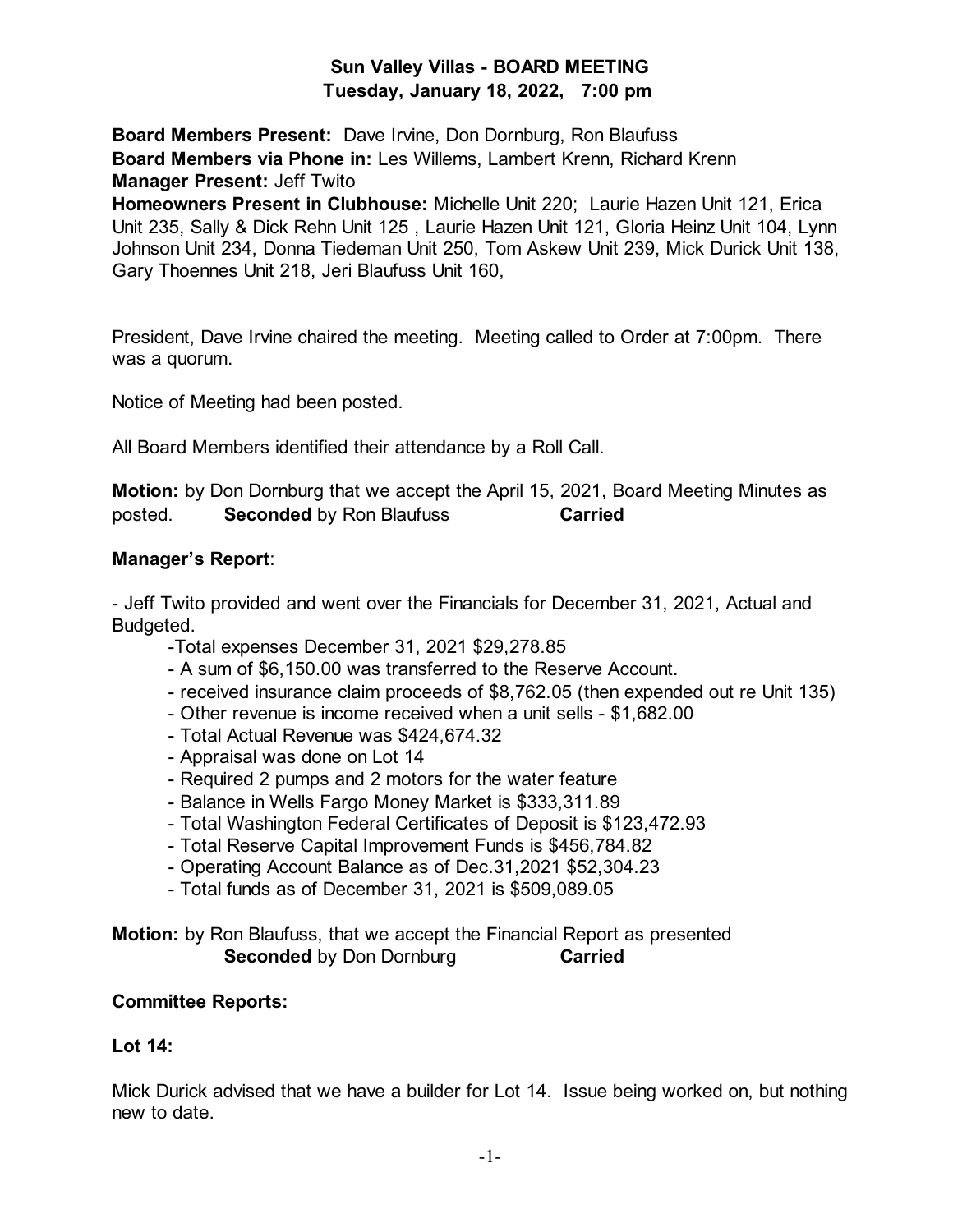### **Architectural:**

Richard Krenn advised that there were several requests for tiling on patios, which were all approved. There were Security Camera requests and they were within the guide lines.

### **Budget Committee:**

Les Willems advised that the SVV Budget Committee, consisting of Les Willems (Chair), Jeff Twito, Ed Piotrowski, Diane Krause, Rick Krenn and Gary Thoennes, had a committee meeting on November 21 2021 at 4:30pm. It was noted that the landscape services are expected to increase approx. \$10,000, and public utility services are projected to increase by 5%. A **Motion** was made by Diane Krause that the annual dues be increased by \$5.00 per month and was **Passed**.

### **Pool Committee:**

Jeff Twito previously advised about the pumps and motors for the water feature. Dave Irvine, in charge of the Pool Committee, advised that new furniture for both pools has been budgeted for.

### **Landscape:**

Lambert Krenn reported on the trimming of Ficus Trees at buildings 12 & 15, by Les Willems, Rick Krenn and Arzie. There is some overlapping with what Arzie is doing. New Landscape company hired is Turf and Trees Landscaping, who will do a 4 week cycle, doing trimming and blowing every week. Cost is \$3,000.00/month with fertilizer and tree spraying an extra cost.

**Motion:** by Lambert Krenn that we hire Turf and Trees Landscaping **Seconded** by Les Willems **Carried** 

Manager Jeff Twito advised that a 30 day notice needs to be given to the previous landscapers and he will look after that.

## **Clubhouse:**

Jeri Blaufuss reported that the Clubhouse floors have been cleaned and sealed. Jeri advised that this should be done every year. A discussion ensued in regards to the cost for the Saturday morning coffee get together. It was decided that the cost be increased to \$1.50 per person, for the time being. Jeri will check if this amount will be enough to cover our costs.

### **Beautification:**

Tom Askew, a Committee member, advised that **Ryma Meier**, Unit 141, will be chairing this Committee, along with a number of other committee members. There are a number of matters to be dealt with.

### **Safety and Access:**

Ron Blaufuss advised that Larger Signs have been installed, however, not sure if they are working as there is still a lot of foot traffic from outside our complex. Laurie Hazen advised that she has a Ring Camera installed and someone tried to take her camera off the wall. Tom Askew suggested a Surveillance Camera, however that would require someone to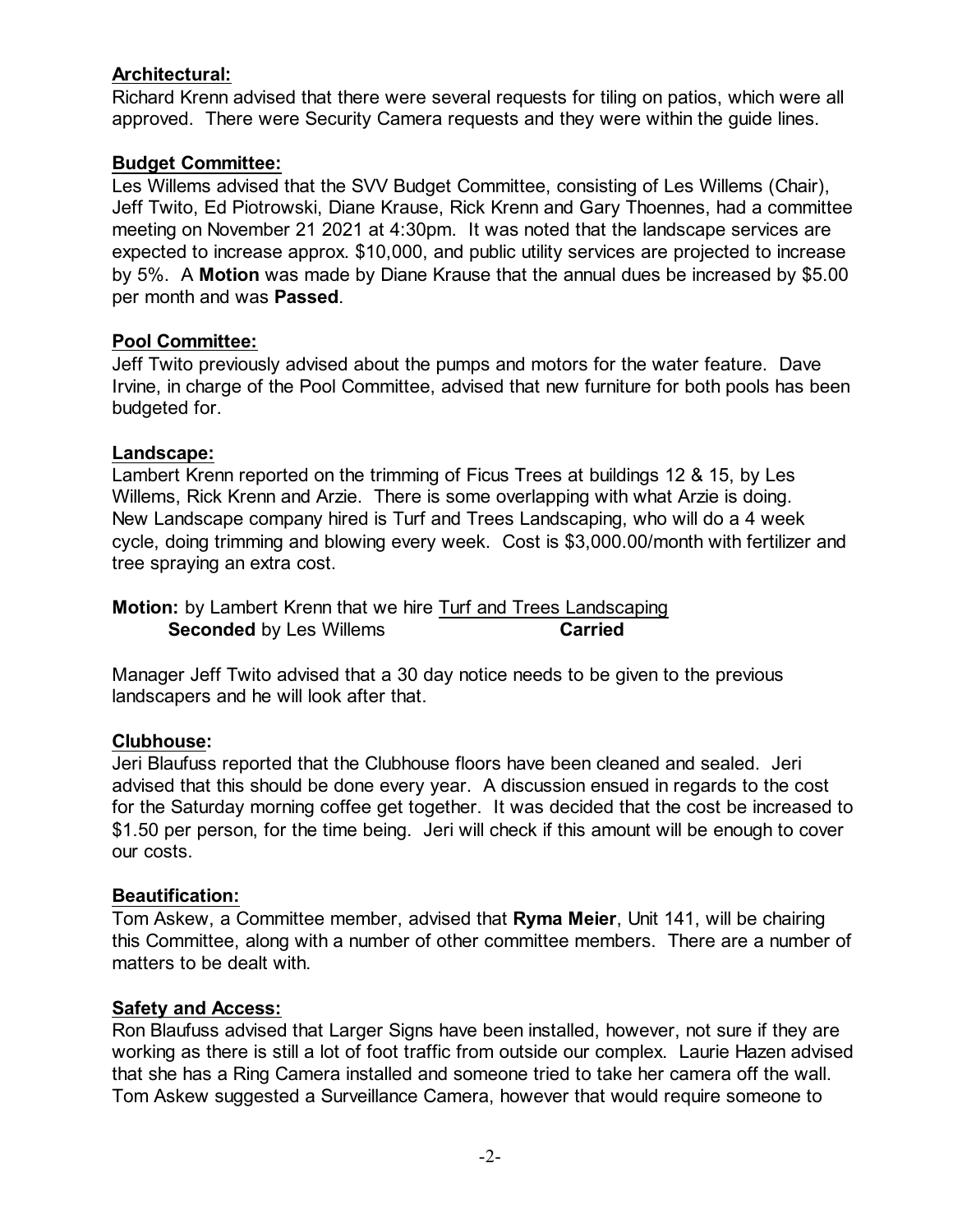properly monitor it. Michelle Unit 220 advised that were persons in the 2<sup>nd</sup> Pool that were not from our complex, and were throwing chairs into the pool. President, Dave Irvine suggested that we have someone from the Police Department come and give a presentation on a Saturday morning, to give us some ideas on what action or steps we can take.

### **Resident Outreach Committee:**

No report

## **Old Business:**

1. Manager, Jeff Twito advised that our Bulletin Board has finally arrived, after waiting 4 months to get it, and then it came without the posts. The Board is made of weather resistant material and has 2 sides that lock. It will eventually be located by the mail boxes.

2. It had previously been suggested that we charge a Dog Fee to cover the cost of the stations and bags.

**Motion**: by Ron Blaufuss that we charge a yearly \$50.00 dog fee **Seconded** by Don Dornburg **Carried** 

Manager, Jeff Twito, will send a Notice out giving the dog owner 30 days to comply.

### **New Business:**

1. New Landscapers - already dealt with.

### **Homeowner Comments:**

1. Lynn Johnson enquired about having a light fixture installed at Pool 1 as the grill was moved because of the Fire Department's request. Dave Irvine advised that they were checking with the Fire Department to see what we can use under our roof as a fire suppressant.

2. Lynn Johnson requested that the Arizona and American Flag are faded and should be replaced.

3. Donna Tiedeman enquired about putting rubber treads on the bridge for people with canes, as there are only ropes on the bridge, and also requested side tables for Pool 1. Donna also enquired about the trimming of the fruit trees. Jeff advised that this would be done by the new Landscapers.

4. Sally Rehn recommended that we have brighter signage for our complex. She noted that Sun Vally Ranch has a very bright sign and it would be nice if we had something a little more noticeable. The Architecture committee will have to look into this to spruce up our signage.